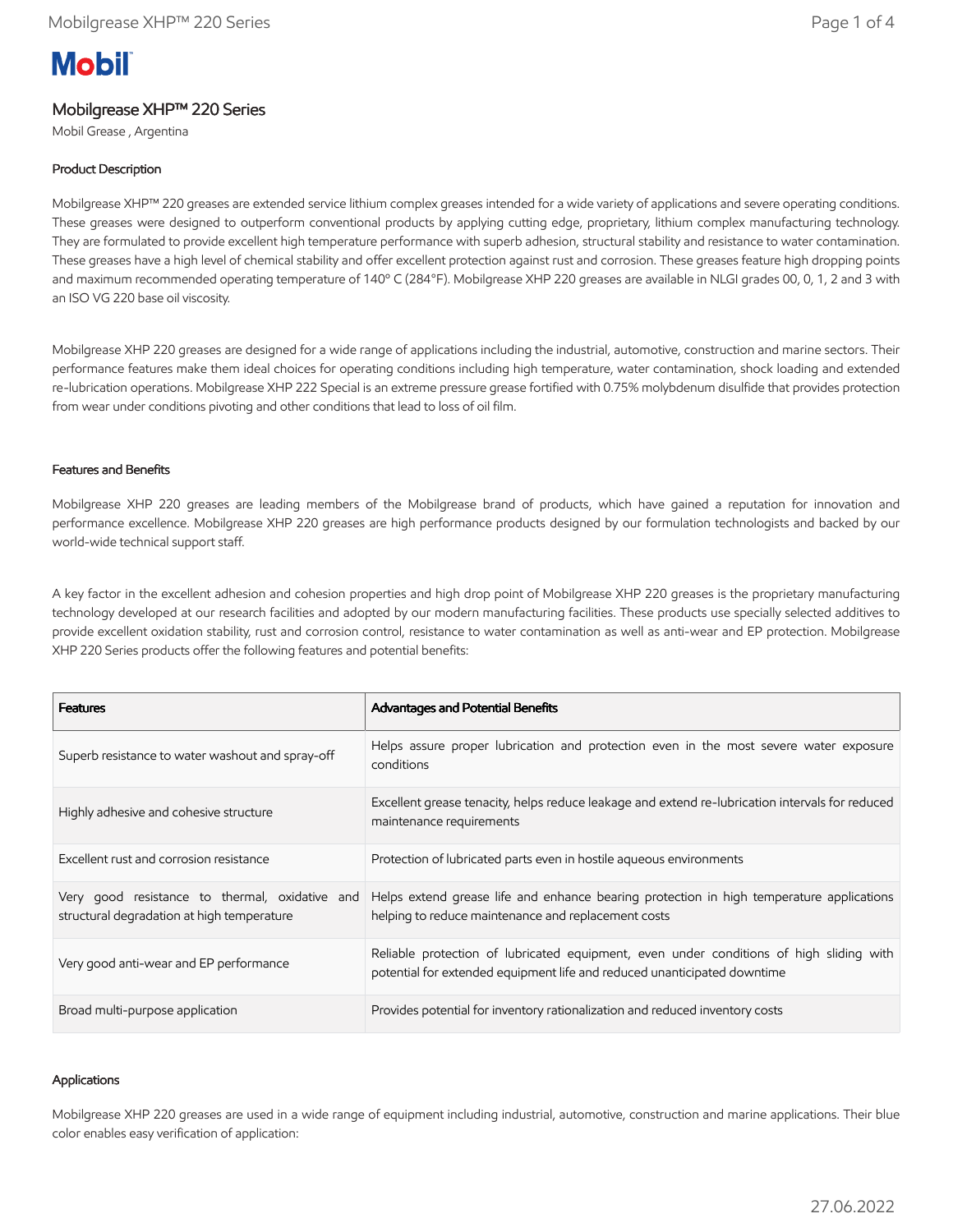## Mobilgrease XHP™ 220 Series Page 2 of 4

Mobilgrease XHP 005 and 220 are softer, high-temperature greases recommended by ExxonMobil for centralized grease application systems, gear lubrication, and where extreme-cold-temperature pumpability is important.

Mobilgrease XHP 221 is recommended by ExxonMobil for use in industrial and marine applications, chassis components and farm equipment. It provides excellent low temperature performance.

Mobilgrease XHP 222 is recommended by ExxonMobil for industrial and marine applications, chassis components and farm equipment. Its sticky formulation stays in applications longer.

Mobilgrease XHP 223 is recommended by ExxonMobil for applications where good high temperature and anti-leakage properties are required. It is particularly recommended for severe truck wheel bearing applications or for rolling element bearings subject to vibration, or where higher speeds require a grease with higher consistency to provide channeling characteristics.

Mobilgrease XHP 222 Special contains 0.75% molybdenum disulfide, is grey in color and is recommended by ExxonMobil for moderate duty service in industrial applications, chassis components and farm equipment. It also finds application in king pins, U-joints, fifth wheels and bucket pins.

#### Specifications and Approvals

| This product has the following builder approvals: | 220 | 221 | 222 |
|---------------------------------------------------|-----|-----|-----|
| Fives Cincinnati P-64                             |     |     |     |
| <b>Fives Cincinnati P-72</b>                      |     | ⋏   |     |
| Fives Cincinnati P-79                             |     |     |     |

| This product meets or exceeds the requirements of: | 220 | 221       | 222 |
|----------------------------------------------------|-----|-----------|-----|
| DIN 51825:2004-06 - KP 1 N -20                     |     | $\lambda$ |     |
| DIN 51825:2004-06 - KP 2 N -20                     |     |           |     |
| NLGI HPM+WR                                        |     |           |     |

#### Properties and Specifications

| Property                                                   | 005                | 220                | 221                | 222                | 222 SPECIAL        | 223                |
|------------------------------------------------------------|--------------------|--------------------|--------------------|--------------------|--------------------|--------------------|
| Grade                                                      | NLGI00             | NLGI <sub>0</sub>  | NLGI <sub>1</sub>  | NLGI <sub>2</sub>  | NLGI <sub>2</sub>  | NLGI <sub>3</sub>  |
| Thickener Type                                             | Lithium<br>Complex | Lithium<br>Complex | Lithium<br>Complex | Lithium<br>Complex | Lithium<br>Complex | Lithium<br>Complex |
| Color, Visual                                              | Dark blue          | Dark blue          | Dark blue          | Dark blue          | Grey-black         | Dark blue          |
| Copper Strip Corrosion, 24 h, 100 C, Rating, ASTM<br>D4048 | 1B                 | 1B                 | 1B                 | 1B                 | 1B                 | 1B                 |
| Corrosion Preventive Properties, Rating, ASTM<br>D1743     | Pass               | Pass               | Pass               | Pass               | Pass               | Pass               |
| Dropping Point, °C, ASTM D2265                             |                    | 260                | 275                | 290                | 290                | 290                |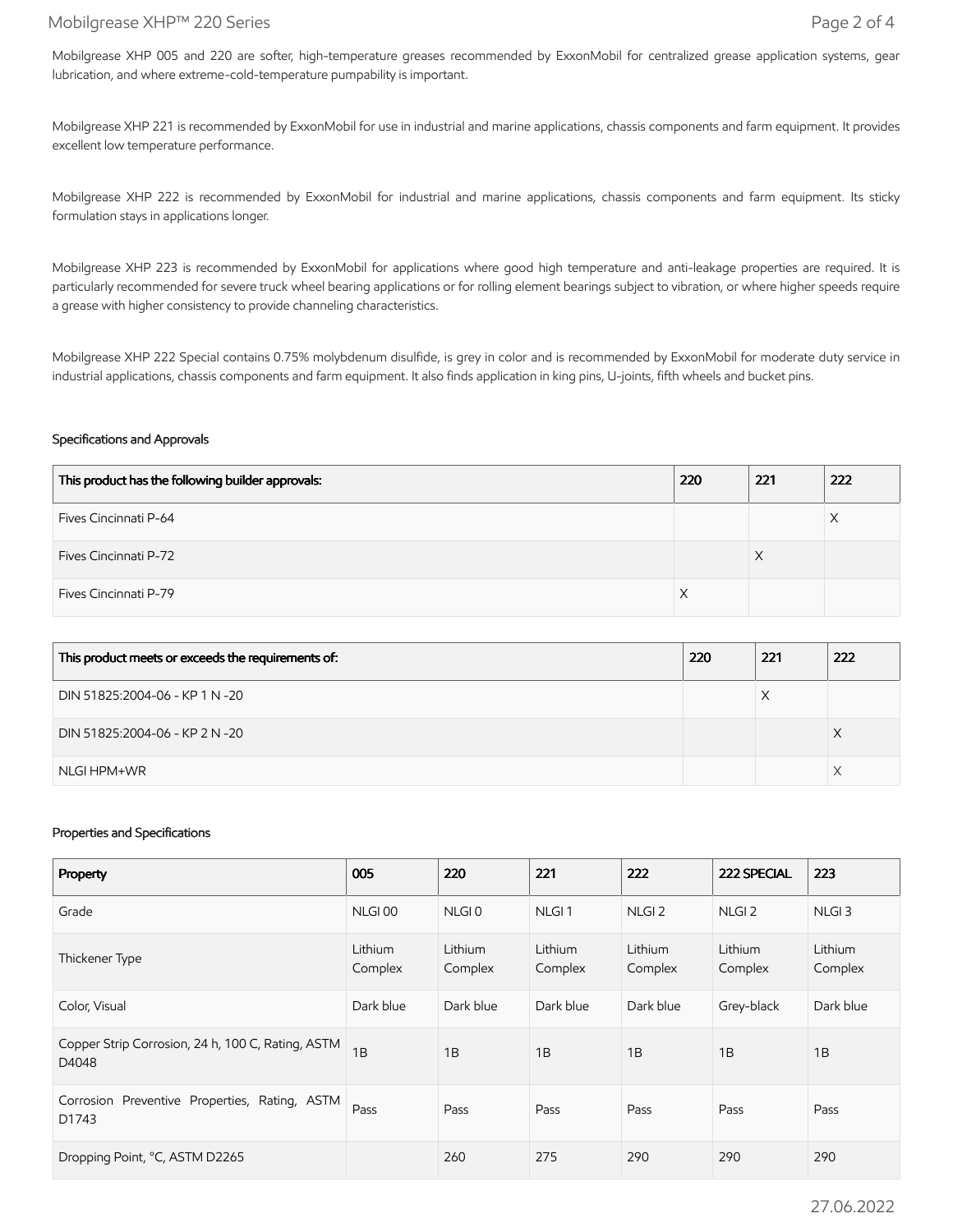# Mobilgrease XHP™ 220 Series Page 3 of 4

| Property                                                              | 005  | 220          | 221          | 222         | 222 SPECIAL    | 223          |
|-----------------------------------------------------------------------|------|--------------|--------------|-------------|----------------|--------------|
| Four-Ball Extreme Pressure Test, Load Wear Index,<br>kgf, ASTM D2596  | 46.7 | 46.7         | 46.7         | 46.7        | 46.7           | 46.7         |
| Four-Ball Extreme Pressure Test, Weld Point, kgf,<br>ASTM D2596       | 315  | 315          | 315          | 315         | 400            | 315          |
| Four-Ball Wear Test, Scar Diameter, mm, ASTM<br>D2266                 | 0.5  | 0.5          | 0.5          | 0.5         | 0.5            | 0.5          |
| Disulfide<br>Molybdenum<br>Content,<br>%,<br>wt<br>CALCULATED         |      |              |              |             | 0.75           |              |
| Oxidation Stability, Pressure Drop, 100 h, kPa,<br>ASTM D942          | 35   | 35           | 35           | 35          | 35             | 35           |
| Penetration, 60X, 0.1 mm, ASTM D217                                   | 415  | 370          | 325          | 280         | 280            | 235          |
| Roll Stability, Penetration Consistency Change, 0.1<br>mm, ASTM D1831 |      | $\mathbf{0}$ | $\mathbf{O}$ | $\mathbf 0$ | $\overline{O}$ | $\mathbf{O}$ |
| SKF Emcor Rust Test, Distilled Water, ASTM D6138                      | 0,0  | 0,0          | 0,0          | 0,0         | 0,0            | 0,0          |
| Timken OK Load, lb, ASTM D2509                                        | 40   | 40           | 40           | 40          | 40             | 40           |
| Viscosity @ 100 C, Base Oil, mm2/s, ASTM D445                         | 18.6 | 18.6         | 18.6         | 18.6        | 18.6           | 18.6         |
| Viscosity @ 40 C, Base Oil, mm2/s, ASTM D445                          | 220  | 220          | 220          | 220         | 220            | 220          |
| Viscosity Index, ASTM D2270                                           | 94   | 94           | 94           | 94          | 94             | 94           |
| Water Sprayoff, Loss, %, ASTM D4049                                   |      |              | 15           | 10          | 10             | 10           |
| Water Washout, Loss @ 79 C, wt%, ASTM D1264                           |      |              | 8            | 5           | 5              | 5            |

#### Health and Safety

Health and Safety recommendations for this product can be found on the Material Safety Data Sheet (MSDS) @ [http://www.msds.exxonmobil.com](http://www.msds.exxonmobil.com/psims/psims.aspx) /psims/psims.aspx

All trademarks used herein are trademarks or registered trademarks of Exxon Mobil Corporation or one of its subsidiaries unless indicated otherwise.

01-2022

COSAN LUBRICANTES S.R.L

Tucumán 1 – Piso 4°

CP 1049 – CABA – Buenos Aires, Argentina

## 0800 345 7954

Typical Properties are typical of those obtained with normal production tolerance and do not constitute a specification. Variations that do not affect product performance are to be expected during normal manufacture and at different blending locations. The information contained herein is subject to change without notice. All products may not be available locally. For more information, contact your local ExxonMobil contact or visit [www.exxonmobil.com](http://www.exxonmobil.com/)

ExxonMobil is comprised of numerous affiliates and subsidiaries, many with names that include Esso, Mobil, or ExxonMobil. Nothing in this document is intended to override or supersede the corporate separateness of local entities. Responsibility for local action and accountability remains with the local ExxonMobil-affiliate entities.